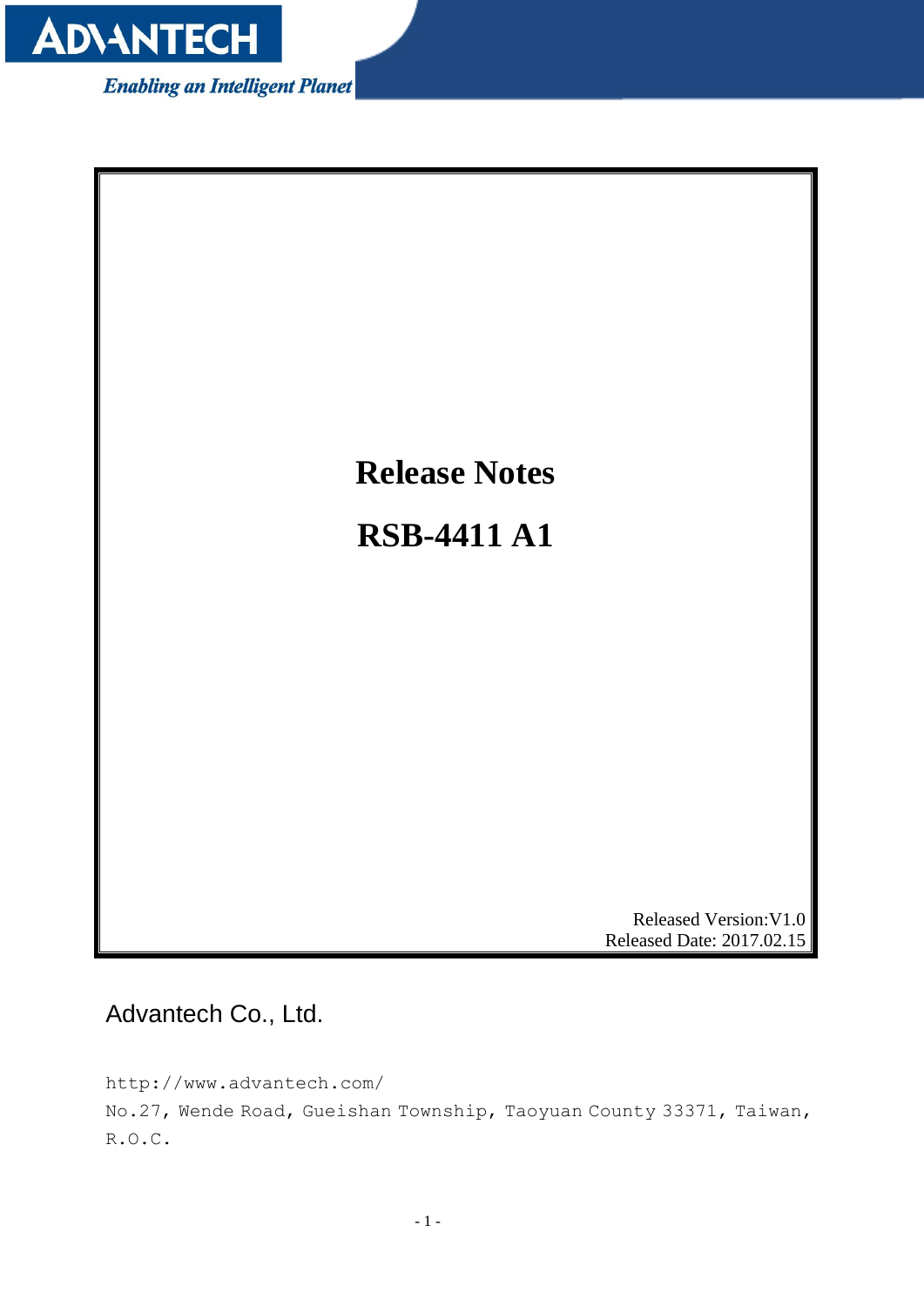# **Copyright Notice**

This document is copyrighted, 2016, by Advantech Co., Ltd. All rights are reserved. Advantech Co., Ltd. reserves the right to make improvements to the products described in this manual at any time. Specifications are thus subject to change without notice.

No part of this manual may be reproduced, copied, translated, or transmitted in any form or by any means without the prior written permission of Advantech Co., Ltd. Information provided in this manual is intended to be accurate and reliable. However, Advantech Co., Ltd., assumes no responsibility for its use, or for any infringements upon the rights of third parties which may result from its use.

All the trade marks of products and companies mentioned in this data sheet belong to their respective owners.

Copyright © 2016 Advantech Co., Ltd. All Rights Reserved

For more information on this and other Advantech products please visit our website at: **http://www.advantech.com**

Part No. Version: 1.0

Printed in Taiwan 2017-02-17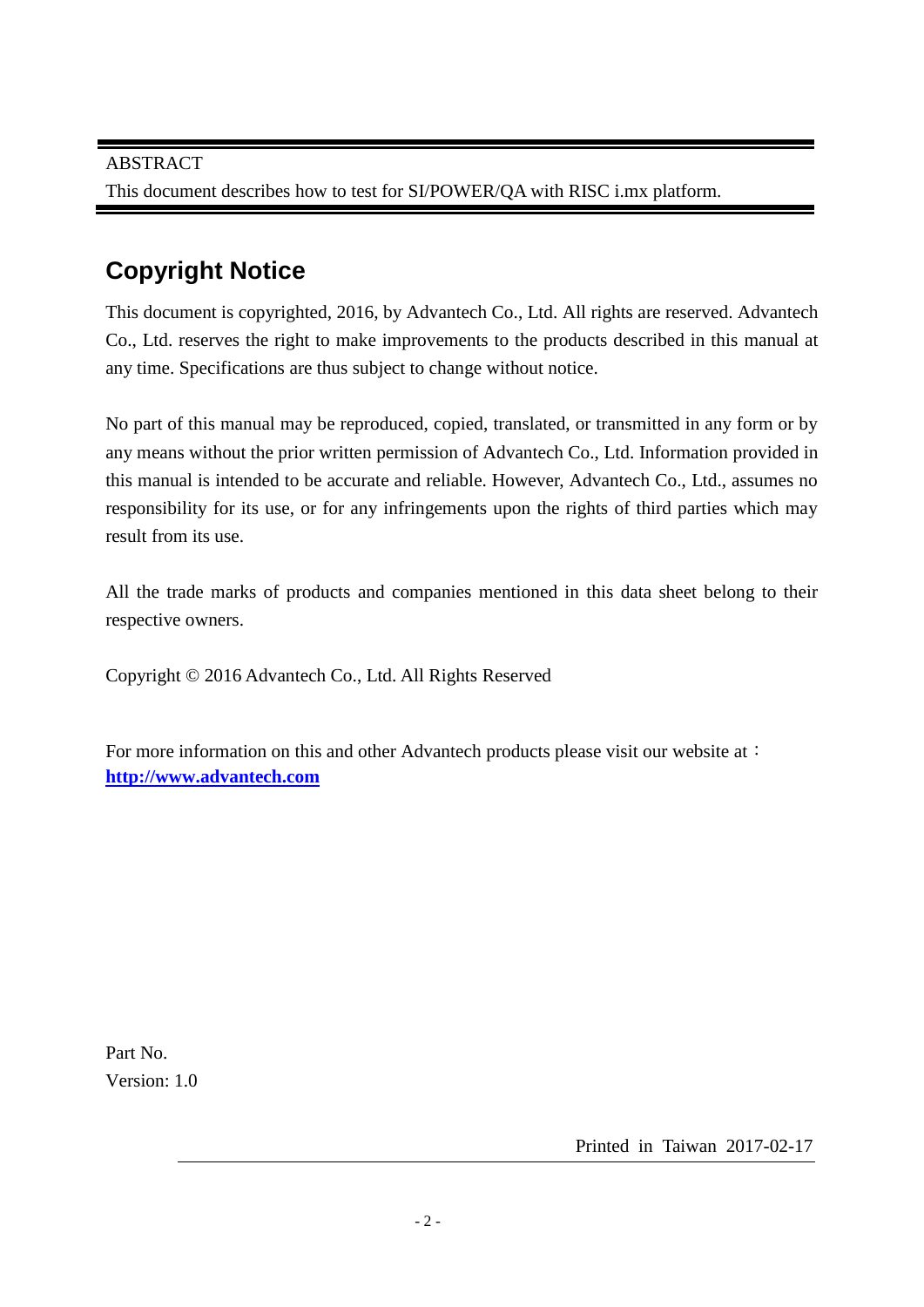# **Table of Contents**

| This document contains important information about the package contents, supported       |
|------------------------------------------------------------------------------------------|
| features, known issues and limitations in this release. This release contains the latest |
|                                                                                          |
|                                                                                          |
|                                                                                          |
|                                                                                          |
|                                                                                          |
|                                                                                          |
|                                                                                          |
|                                                                                          |
|                                                                                          |
|                                                                                          |
|                                                                                          |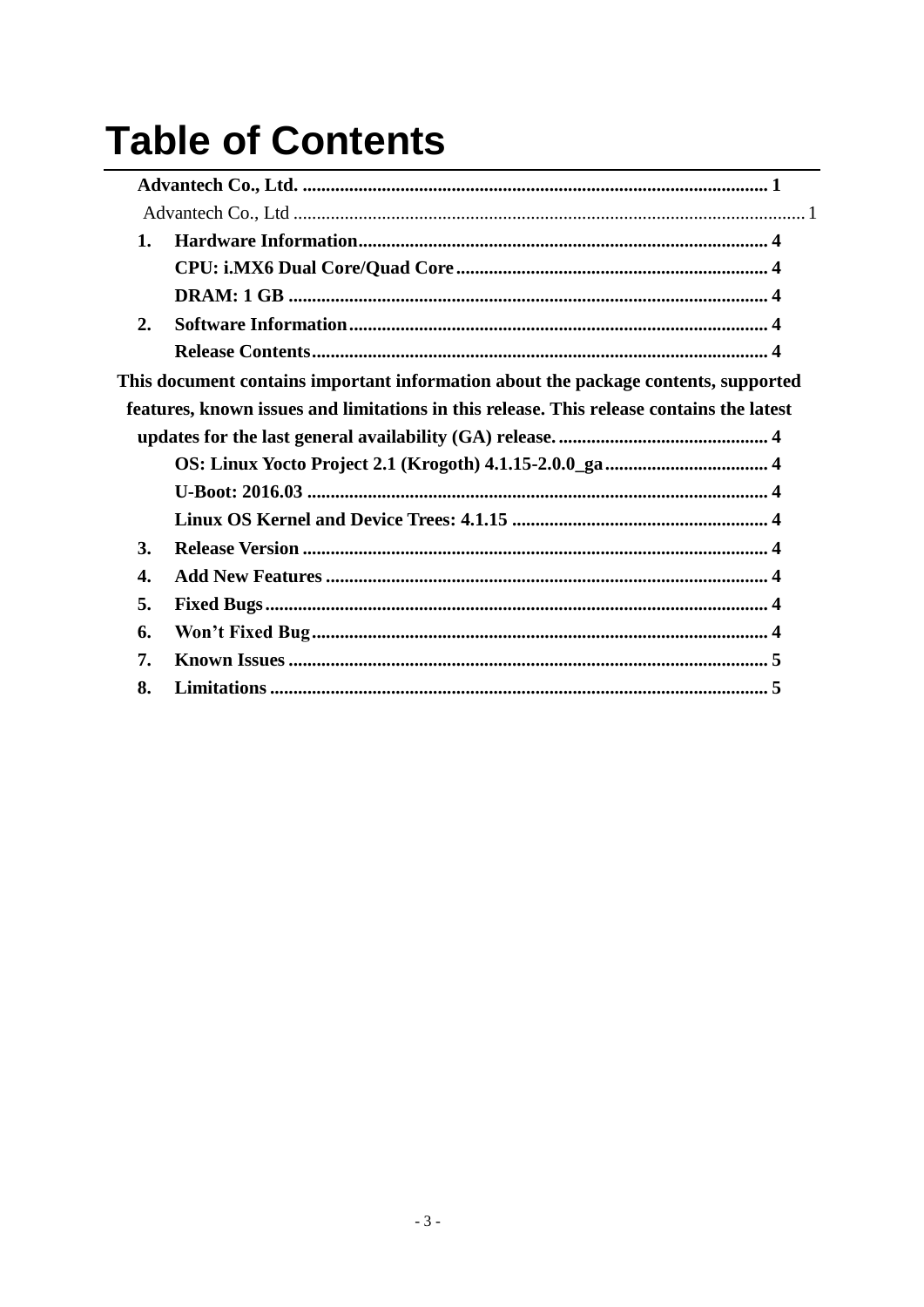#### <span id="page-3-1"></span><span id="page-3-0"></span>**1. Hardware Information**

- CPU: i.MX6 Dual Core/Quad Core
- <span id="page-3-2"></span>• DRAM: 1 GB

#### <span id="page-3-3"></span>**2. Software Information**

#### <span id="page-3-5"></span>**Release Contents**

<span id="page-3-4"></span>This document contains important information about the package contents, supported features, known issues and limitations in this release. This release contains the latest updates for the last general availability (GA) release.

- <span id="page-3-6"></span>OS: Linux Yocto Project 2.1 (Krogoth) 4.1.15-2.0.0\_ga
- <span id="page-3-7"></span>● U-Boot: 2016.03
- <span id="page-3-8"></span> $\bullet$  Linux OS Kernel and Device Trees: 4.1.15

#### <span id="page-3-9"></span>**3. Release Version**

| Rev   | Date       | Description       | Remark  | Released by |
|-------|------------|-------------------|---------|-------------|
| V8090 | 2017/02/15 | The first release | QE test | Tim Liang   |

### <span id="page-3-10"></span>**4. Add New Features**

| Features        | Description                         | Comment                                         |
|-----------------|-------------------------------------|-------------------------------------------------|
| <b>SUSI 4.0</b> | Version: 14344                      |                                                 |
| SUSI_Iot        | Version: 14160                      |                                                 |
|                 | WISE-Agent   Version: $3.2.13.6821$ | 1. After boot, run this command first:          |
|                 |                                     | cat/etc/issue   echo `xargs` Yocto > /etc/issue |
|                 |                                     | 2. Install RMM-Agent manually in /tools folder. |

# <span id="page-3-11"></span>**5. Fixed Bugs**

| <b>Bug ID</b> | Issue | Description |
|---------------|-------|-------------|
| None          |       |             |

# <span id="page-3-12"></span>**6. Won't Fixed Bug**

| Bug ID | <i><u><b>Issue</b></u></i> | Description |
|--------|----------------------------|-------------|
| None   |                            |             |